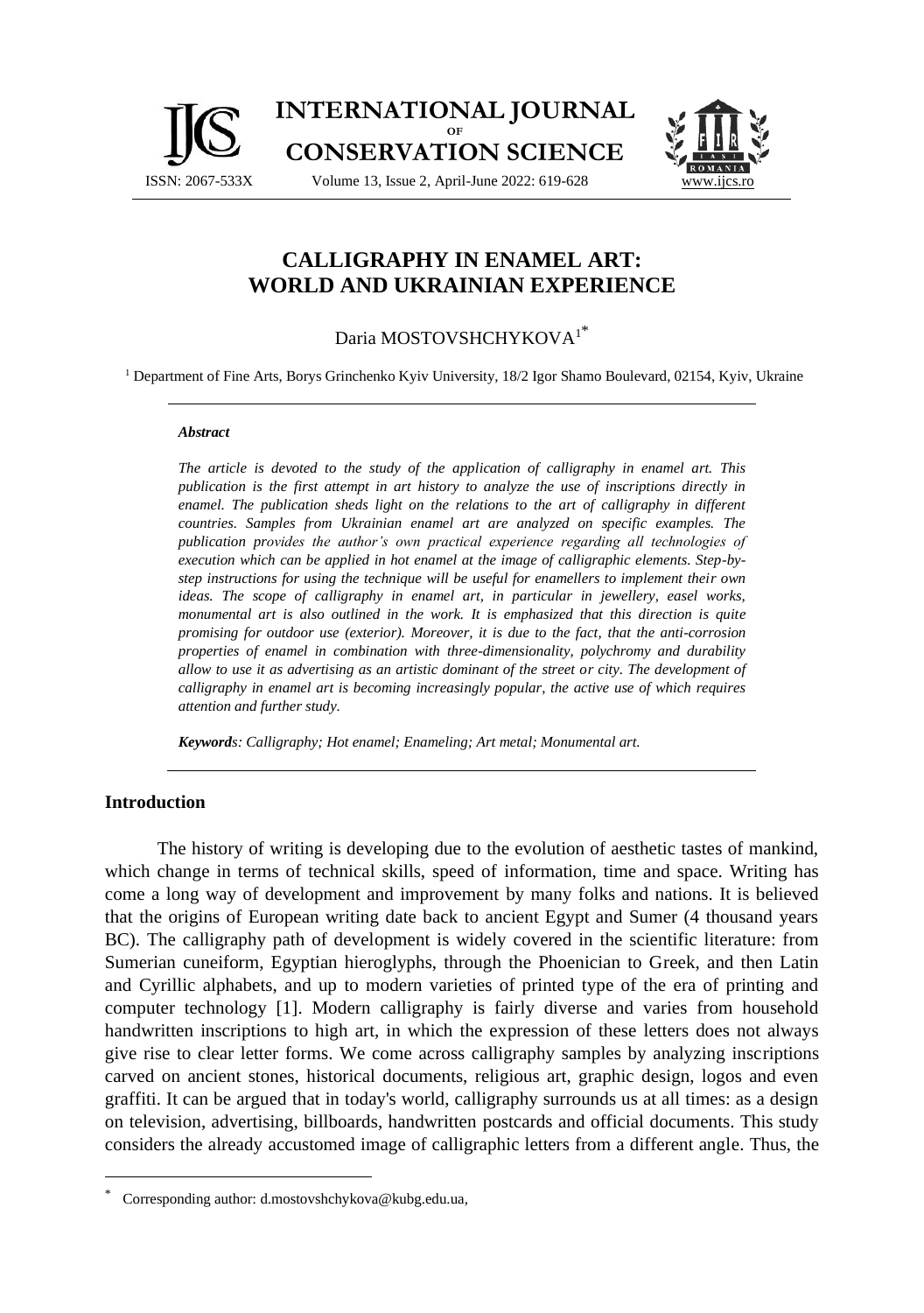text is viewed as an art, as part or dominance of composition, as a historically and territorially connected component of culture. The publication emphasizes the exploration of the use of calligraphy in the art of enamel.

The Enamel itself is a vitreous alloy of silica with metal oxides, which is applied on the metal surface in various ways. Metal and glass are combined without the use of a binder as a result of high heat treatment (firing in an electric furnace at a temperature of 600-800°C and more for an average of 3-10 minutes).

For three millennia, the technique of hot enamel has been actively developed, improved and modified. Despite the complexity and sophistication of manufacturing, enamel has a number of advantages over other kinds of art. In particular, its durability, which can surpass with this criterion even sculpture [2]. Enamel plates after firing can retain their colour and luster for centuries. That is why we can analyze the first findings of hot enamel of the Cypriot-Mycenaean period, Ancient Egypt and Greece.

Given this property of hot enamel, the artist has a number of advantages in preserving the applied text for many centuries to come. If we talk about the attitude to the calligraphy of different people, it has to be noted that it is not the same. Thus, the European calligraphy, which has historically developed through the copying of large numbers of religious texts, in enameling prioritizes the figurative component and the ratio of colour spots. In the Middle Eastern countries, calligraphy occupies an important place and continues to develop not only to create copies of the Koran but also for artistic purposes [3]. This is prompted by the traditional Islamic restriction on the image of animals and humans. This led to the flourishing of Muslim countries in addition to the calligraphy of all decorative and ornamental art [4]. And until today enamel artwork is being actively created in different calligraphic styles, which harmoniously combines the contrasts of size and thickness of lines with a colour component [5].

Calligraphy has developed in a very unique way in China and other far eastern countries that have been influenced by Chinese culture (Korea, Japan) [6]. "The Way of Writing" still preserves its own traditions, developing and perfecting ancient handwriting and styles. Moreover, every artist is at the same time a calligrapher, because traditional paintings are always accompanied by hieroglyphs, a kind of reflection on the depicted work [7]. It should be noted, that Chinese art, unlike European, is not focused on the image of a man, but on the reflection of the state of nature, where each element (sky, water, mountains, earth) is symbolic [8]. As in previous cases, this is directly related to religion. When compared to Muslim countries, in Chinese enamels the text component is not in the center of the composition. However, there is a calligraphic element that is necessarily present on all products - the author's seal (signature). Having outlined the general attitude to calligraphy in different countries, we proceed to the study of the Ukrainian experience in this area.

In the course of the research the works devoted to the calligraphy of foreign and local scientists, in particular X.B. Shi [7], Z.Y. Mo [8], V.O. Mihoc [3], M. Fillinger and R. Hubner [6], A. Balbale [4], H. Zadniprianyi [1], M. Chabaiovska [9] were quite meaningful. The culture of comics has been thoroughly studied in the works of scientists, S. McCloud [10], S. Lee [11], T. Troian [12].

In the Ukrainian historiography we note the works of Yu. Dovgan (Borodai) [13, 14], devoted to the history and development of hot enamel in Ukraine. Enamel art as a component of modern art metal is considered in the two-volume encyclopedia R. Shmahalo [15]. Signifigant in terms of comparative research are textbooks on the history of enamel by E. Brepol [16], I. Belli Barsali [17].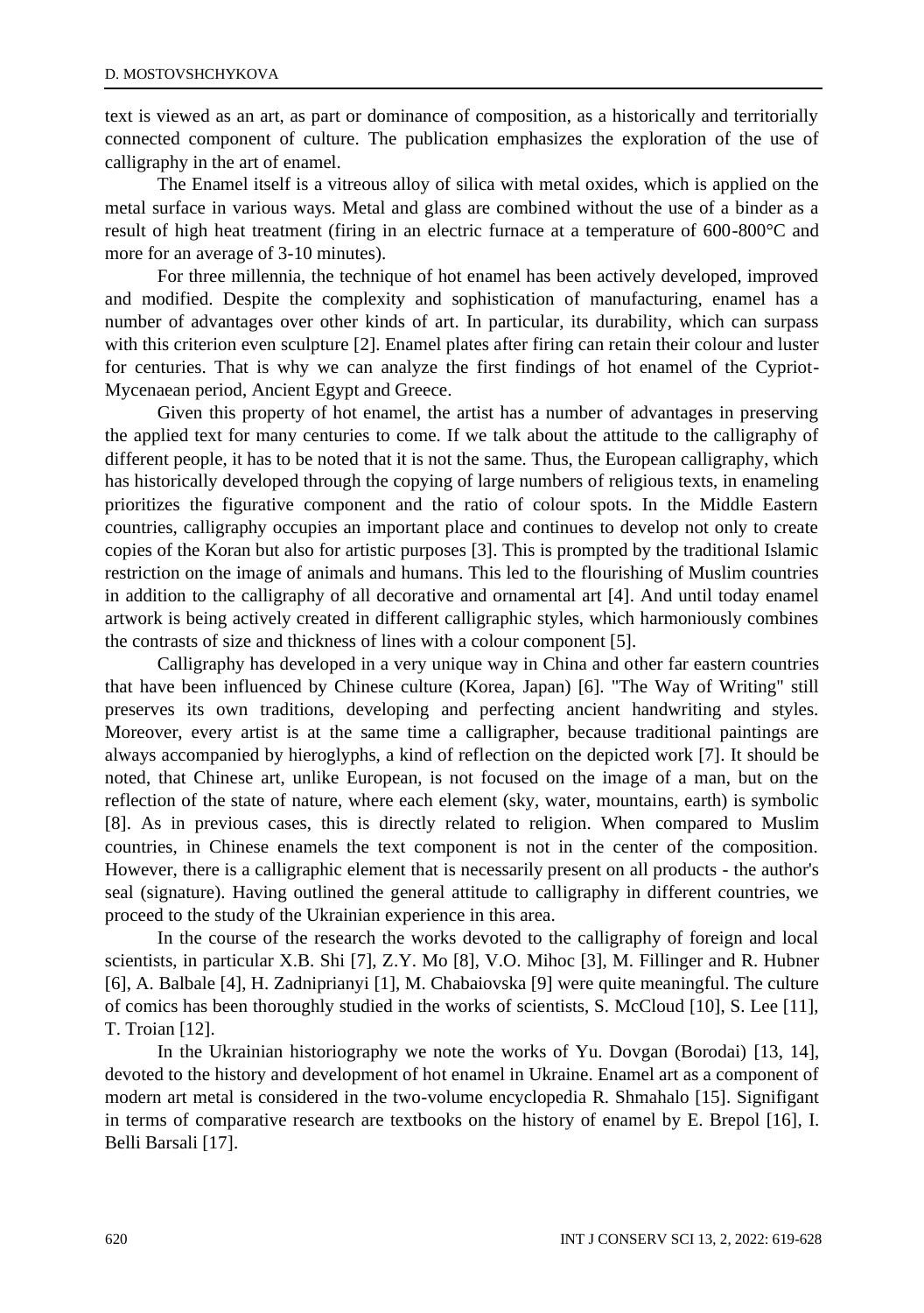In the context of this issue, catalogs and publications dedicated to creative exhibitions, symposia, conferences, associations of Ukrainian and foreign enamel artists are additionally analyzed.

#### **Methods**

The publication uses a set of general philosophical, historical, cultural and art methods, taking into account the principles of scientific objectivity, comprehensiveness, scientific reliability, as well as art, technical and technological as well as design approaches [18, 19].

#### **Results and discussion**

Calligraphy in the enamel art of Ukraine does not occupy such a leading place as, for instance, in book graphics. Domestic enamel is mostly a partition and painting technique, which is based on the figurative and color component. If we perceive the letters of the alphabet as certain symbols that have been transformed over time, but have a reference to the historical source, we can note the following: symbolism in enamel works is more common not in the form of calligraphically written letters, but rather as stylized folk patterns or ornaments with floral and anthropomorphic motifs (Colt, XII century, gold cloisonne enamel, Museum of Historical Treasures of Ukraine (MHTU).

The first use of calligraphy is noticed on barms and colts of the Kievan Rus period. It ismostly a few letters to denote the face of the saints. During the spread of the Baroque style period (XVII - 60s of the XVIII century.) these signatures became clearer and longer, capitalized as if with a pen on paper. These technological opportunities have emerged for artists through work in a new miniature technique of painted enamel. Its peculiarity is that the dyes (metal oxides) were tightly ground and dissolved with turpentine or clove oil [13]. Gradual layering of transparent shades on a white foundation, with roasting after each time, opened up a lot of opportunities for artists. In particular, to convey the subtle nuances of colors, realistically model the volume, process the smallest details, calligraphically sign. During the transition from Baroque to Rococo, some artists immortalized their authorship with captions on the works. For example, the framework of the Gospel of an unknown Kyiv goldsmith with enamel medallions from the collection of MHTU (1764-1766). The enamel with the image of the evangelist Mark was made by Volnovetsky (Latin «Priest Damian 1764»), and the medallion with the Almighty (ruler of all) was made by Master Fedor («MihFedor»).

It is worth noting that durability is the main advantage of enamel compared to other kinds of art. From the analysis of historical experience, it is confirmed that enamels, which were created in the III millennium BC, have not lost their color nor luster and preserved the excellent qualities of the work. Of course, until the twentieth century enamel was used mainly in the art of jewelry and for the decoration of consumer goods and was expensive. With the progress of enameling technology, namely the opening of muffle furnaces, the expansion of the color palette through the development of silicate chemistry, as well as the use of industrial enamels, a new stage has come. At the moment it is a less expensive technique, so calligraphy with enamel on metal is still waiting for its development. It is possible that this will happen precisely under the influence of the revival of the national font, which will become an incentive for use in artistic practice.

Given the last fiveyears, we can say that the Ukrainian calligraphy at the present stage is self-affirming and returning to its historical origins. Based on the traditions of the Russian era and Cossack cursive, Professor Vasyl Chebanyk returned the graphics of Ukrainian letters to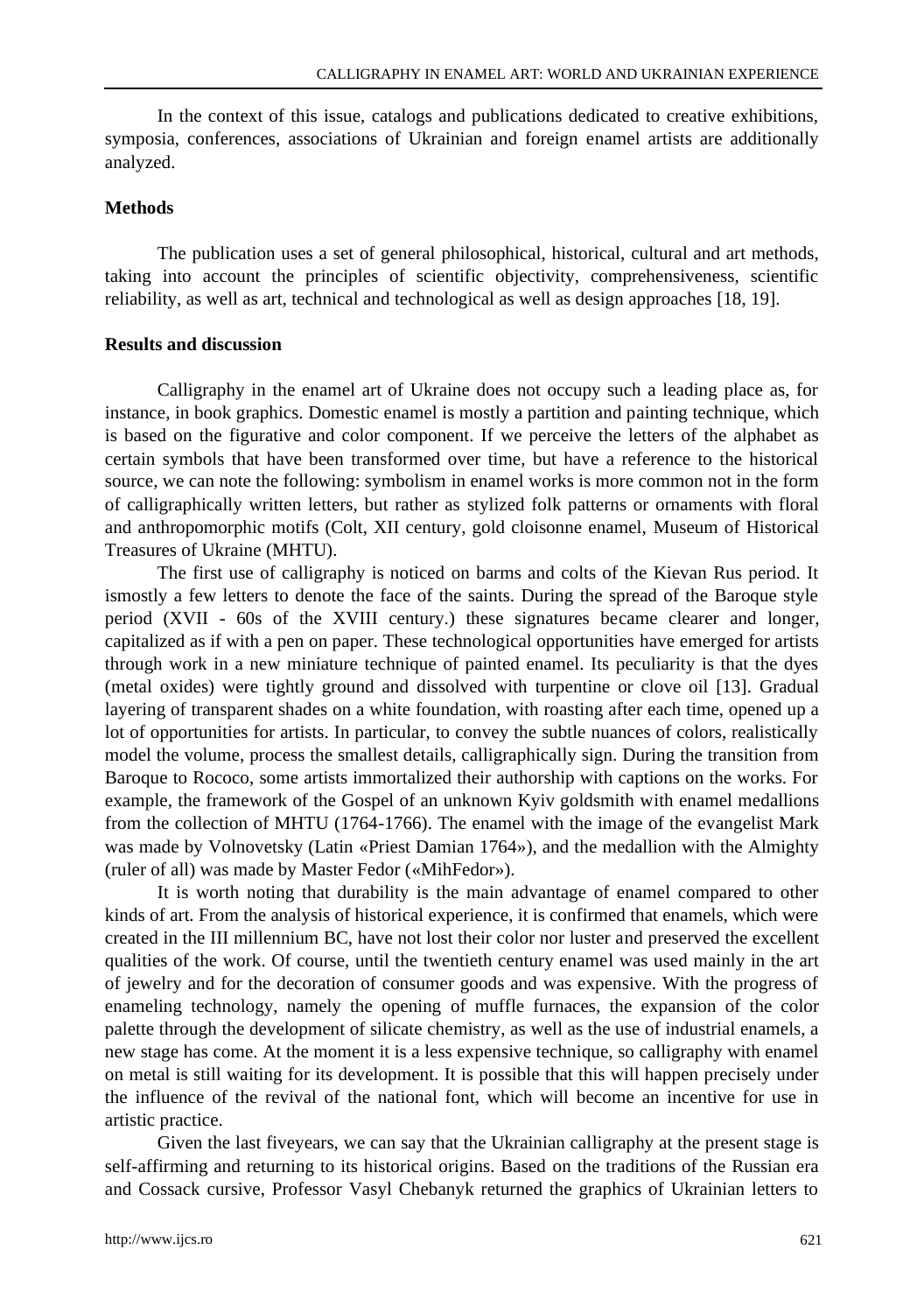pre-Petrine Cyrillic. The decorative font "Ruthenia" created by him in 2017-2019 became widely known and is now actively returning to the public space, used in signs, documents and official names, including the National Academy of Arts of Ukraine, Kyiv-Mohyla Academy and others [9]. Ukrainian history is a solid foundation for the work of many artists. Especially for those who use symbols, signs, calligraphy in their works.

At the end of the XX - beginning of the XXI century, there was a breakthrough in the field of enamel art of Ukraine, the transition from jewelry to the use of enamel in easel and monumental forms. Apart from the technological discoveries that were on time, it is undoubtedly connected with the name of Olexander Borodai. He made a breakthrough in new experimental technologies and techniques, introduced the teaching of modern enamel in higher education as well as created an informal school of enamel, which continues to operate actively [20]. More than one series of easel works and installations by the artist is devoted to the connection between the past and the present. Given the calligraphic features identified by the topic of our study, let us consider some of the enamels of O. Borodai in more detail. First of all, enamel «Sarmatian tamgas» (1995, copper, enamel, 50 x 30cm), covered from top to bottom with symbols, in the amount of 132 pieces (Fig. 1).



**Fig. 1.** Olexander Borodai, «Sarmatian tamgas», 1995, cooper, enamel, 50 x 30cm. (photograph from open sources)

These mysterious signs were used by the Sarmatians with a signal-recognition function on the territory of the Bosporus state, in the cities-colonies and polises of the Northern Black Sea coast from the III century. BC, but became a symbol of power only in the I century. B.C. and eventually transformed into a heraldic form [21]. The brand was used as a sign of authorship, possession, as a chronological indicator of the quality of the amulet. Tamgas were applied to cattle, valuable household items, and coins as a sign of the clan's ownership of land plots [22]. Each line in the tamgas is not accidental and is mainly associated with the religious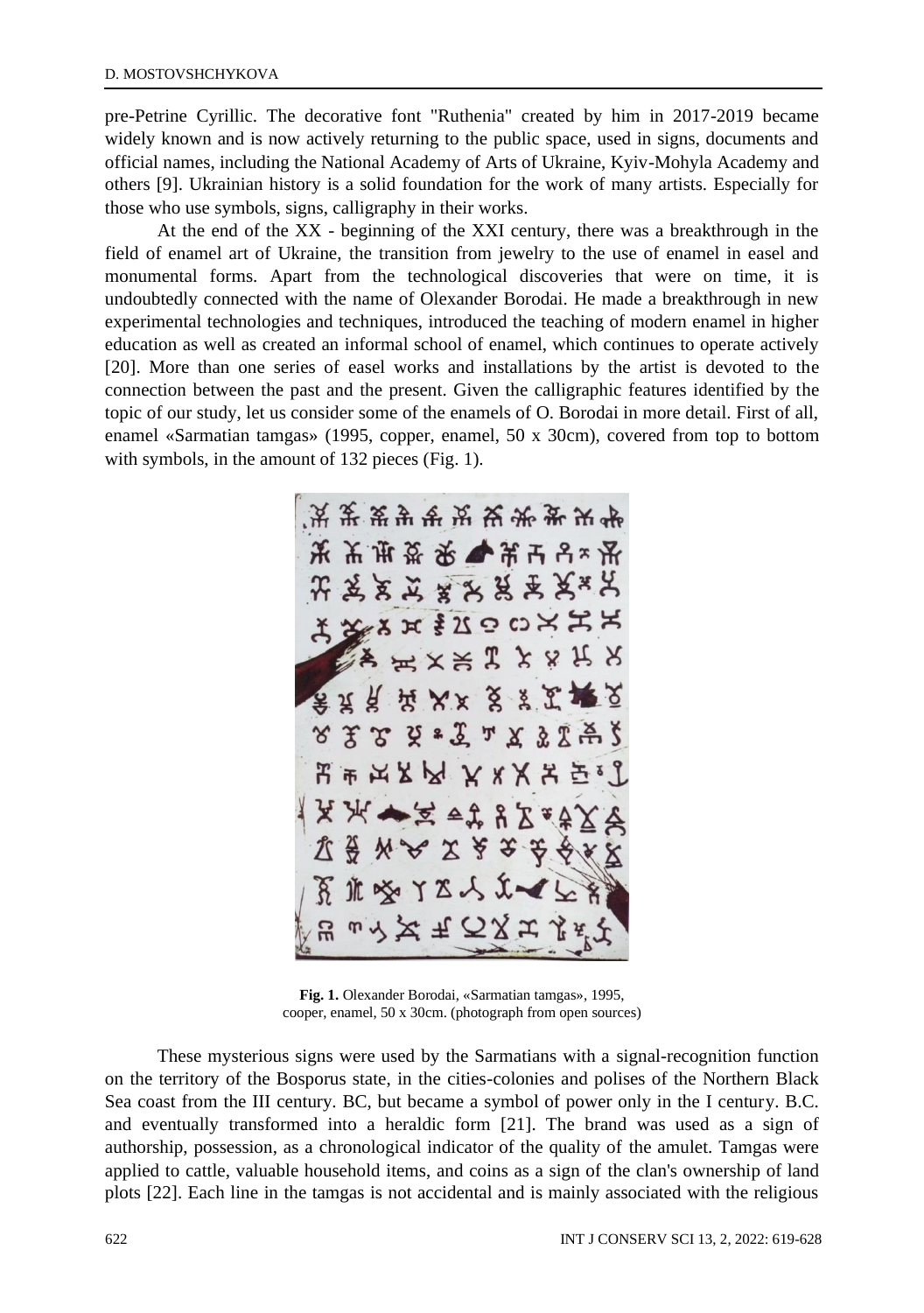and mythological ideas of the Sarmatians. The combination of cult sacred images of sun, sky, and animals, which are schematically united in signs, has a symbolic meaning and occurs permanently. Analyzing the calligraphy of tamgas, it should be noted that the masters of the Sarmatian period, intuitively but still mastered the basic artistic principles of formation and compositional techniques of graphics, including proportionality and unity of elements, the integrity of form [23]. Olexandr Borodai graphically depicted ancient symbols on the enamel «Sarmatian tamgas», supplemented with silhouettes of animals, and made the work obsolete with scratches. This work is unique and has no analogues in the figurative component in enamel art. It is perceived as an encrypted message.

Let us consider another work, where the calligraphic text history was actively used. The Polyptych "Come to your senses, good people" (2009, enamel, copper, steel, 96x74cm) was made by the creative studio of Oleksandr Borodai, in particular O. Borodai, T. Ilyina, A. Ryabchuk, U. Fedko (Fig. 2).



Fig. 2. Creative workshop of Olexander Borodai (O. Borodai, T. Ilyina, A. Ryabchuk, U. Fedko), Polyptych «Come to your senses, good people», 2009, enamel, copper, steel, 96x74cm (photo from open sources)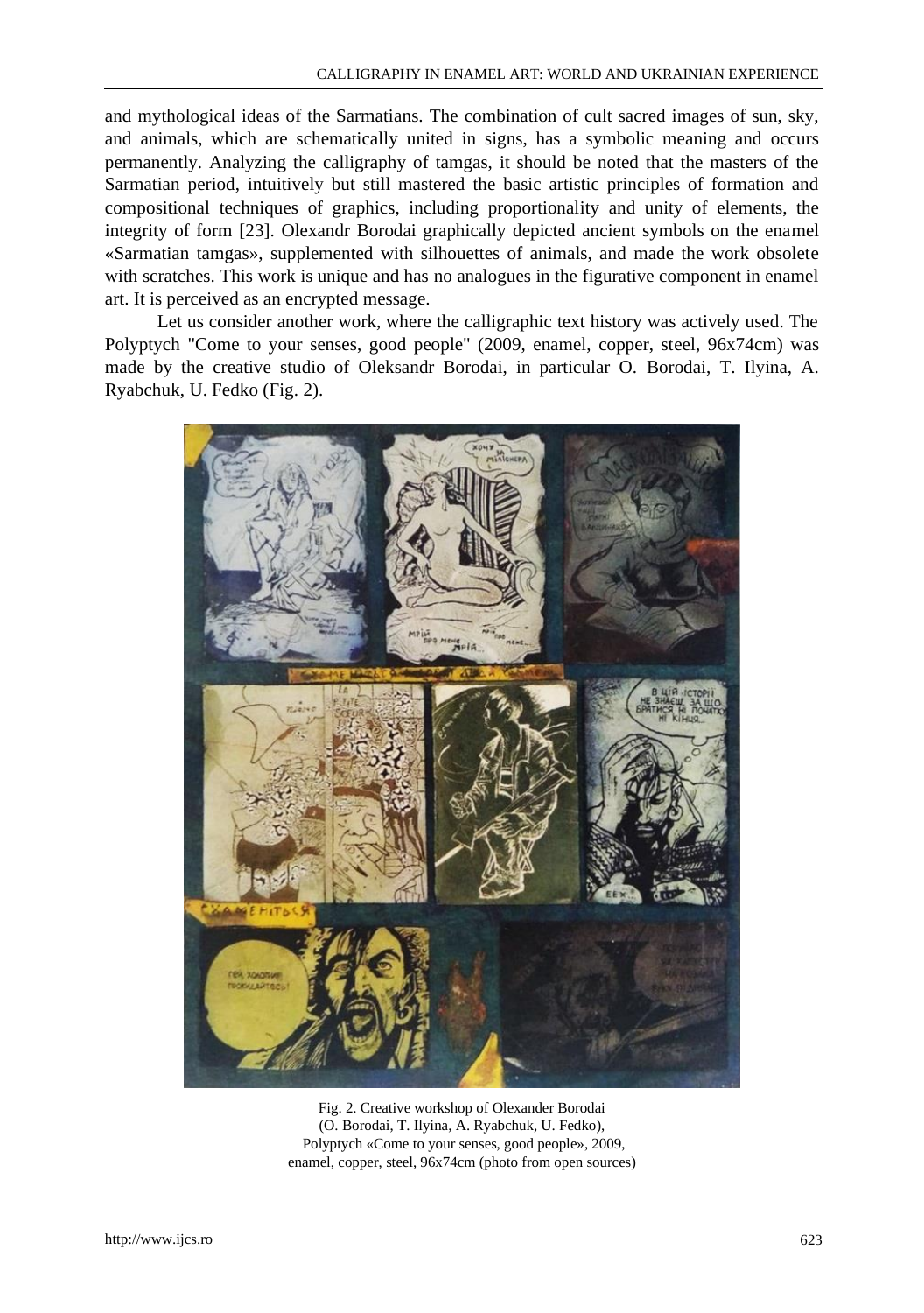Nine enamels are combined in one work. The name of the enamel has analogies with the lines from the poem by T. Shevchenko «To my dead, living and unborn compatriots…» 1845. Regarding the plot of this work, we note that each enamel from the polyptych has a figurative image and inscription, which is created in the tradition of comics [10]. The visual and verbal components are well intertwined in the enamels. The depicted characters are thinking about something, talking or calling for a fight. Unlike comics, in its standard sense of plot development, in the above-mentioned polyptych there is not a single story that continues in the following image. Each of the nine enamels contains an autonomous story that depicts the pages of Ukrainian everyday life, the thirst for justice, the struggle for their own future, determination. The advantage of the work created in the comic genre is that it becomes understandable to any average viewer, to some extent claiming to be called a «supranational» art form [11]. The information presented in the form of a comic creates images of heroes who accumulate patriotism, moral values that are easier to live with as well asanti-heroes [12].

All components of the polyptych "Come to your senses, good people" and enamel "Sarmatian tamgas" are united by the technique of execution – «sgraffito». This method is revealed in its own name, which translated from Italian means scratched [24]. Technologically, to create work in this technique, it is necessary to cover the plate with enamel, after it dries with the help of trowels to apply the planned pattern. After firing and descaling, the lines on the copper plate look dark brown. The line covered with the foundation can change color in the range from golden to greenish-golden shade [25]. The popular metal for a basis under this technique is steel. Among the advantages of its application in the art of enamel is the price, among the disadvantages - the isolation of the metal base layer of soil, which prevents the use of translucent and transparent paints [13]. These shortcomings are not noticeable at all, when the technique of «sgraffito» is used, since here only the graphics, the contrast of light and dark are important. The applied light-covering body paint contrasts well with the black lines, which are even more pronounced on the steel after firing.

Among the many techniques of hot enamel, there are only a few in which, given the technology of execution, it is possible to write the text in calligraphy. The art of legible, beautiful and clear handwriting is best manifested if the words are written by hand, and not laid out with a wire as in cloisonne enamel. With regard to font, pressure, relaxation, and a combination of thin and thick lines, as well as details are important. That is why the advantage of writing the text is given to graphic techniques in the manufacture of products with enamel. In addition to «sgraffito» where scraped letters are baked forever, the clarity of the lines can be reproduced in the «pencil technique». To do this, one should cover the metal plate with white paint and roast it at a temperature of 700-900°C. The next step is a rough grinding of the surface to achieve texture, applying the desired text with a graphite pencil, re-firing. As a result, the surface becomes smooth, graphite is engraved in the enamel, accurately reproducing the graphic image.

It is worth noting another technology that will come in handy when depicting the text in enamel work. The stencil method will allow you to apply colour, do colour gradation and tonal stretching. To do this, one should cut out the selected text on paper or cardboard, apply it to the metal, apply a layer of enamel by spraying and firing one or more times. Due to the sprayers, which work from the compressor, there is an opportunity to make it quickly and evenly. This method is valuable because here the text goes beyond the application of purely graphic techniques. It is possible to combine it with a colour background or even a plot component. In practice, this can be applied as follows: for example, first an enamel work is created with a certain plot in colour (still life, landscape, figurative, abstraction). Here it is important that the colors are not too contrasting, it is better to use a restrained palette, which will help to show the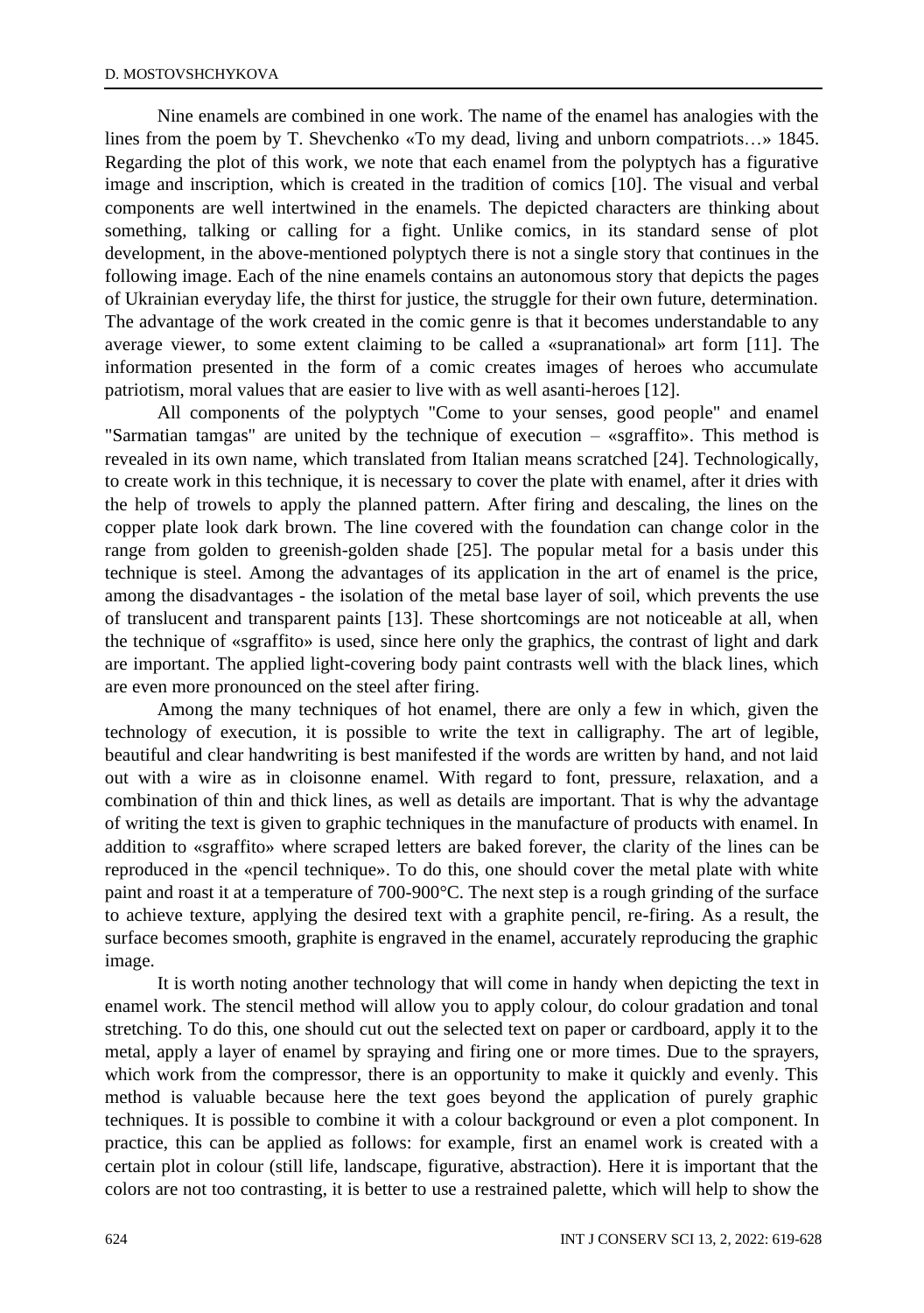text more eloquently. Putting a stencil on top, when applying the enamel, you can vary the thickness of the applied layer. After firing, you can achieve a change from clearly depicted letters to barely noticeable. Moreover, the unpredictability of the result when working with enamel provides endless opportunities for exciting variations and experiments. Even working with one painting, you can consider each time its new capabilities, which vary infinitely depending on changes in temperature, firing time, paint components, the number of re-firings. That is why it is impossible to create two identical copies – from this enamel works acquire special value.

If the artist has a task to create a certain number of enamels works with an identical text image, you can sometimes use ceramical decal for faience ware (derived from the French «decalcomania»). To do this, paper with decals is glued to the enamel, which is then removed with water. After firing at low temperature, the «transfer picture» will be fused into the enamel.

A successful example of the application of this technique is the work of Ukrainian enameller Oleksiy Koval. The volume of etched metal in the marked pattern is often left unpainted by the artist, the color itself is placed side by side on smooth areas. The segmented etched copper plates resemble etchings prepared for printing. Series «India. Portraits» (2008- 2013), «One Thousand and One Nights» (2010-2014), «Ukrainian Series» (2015) demonstrates the full range of benefits of using in-depth relief and translucent enamel overflows in one work to convey a striking optical rich dimension. The division of the metal into small modules allows to bypass the restrictions on the format of the finished picture (related to the size of the muffle furnace) and bring additional plastic accents to the composition [26].

Having identified the main technological techniques that will come in handy when depicting a calligraphic message, we focus on the fact that depending on the size of the enamel, shape, components, one can add other additional techniques (including painting or notching). For example, if it is an easel work consisting of many small enamel components. For instance, O. Borodai's series «Relativity of Time» (2013, copper enamel 64 x 64cm) or diptych «Cartier and recruit» (2014, copper, enamel, wood, 220 x 100cm). In this case, combinations of elements in different techniques play on contrasts and show the versatility of hot enamel in which graphic elements can be harmoniously combined with picturesque, flat with dimensional, detailed parts of the image with textured abstractions.

The technique of hot enamel has long been considered purely jewelry and applied. Since the twentieth century artists have been actively creating easel works that reach over 2m in size and even monumental compositions. In particular, in Ukraine, the interior of metro stations in Kyiv, the Main Observatory of the National Academy of Sciences of Ukraine, the Palace of Leisure «Lystopad» in Poltava (artist O. Borodai) are decorated with enamel in combination with metal and stone. The monumentalist author, who set about decorating the interior, got acquainted with the technique of enameling in the Hungarian town of Kecskemét, where symposia of artists are held annually.

Hungary has all the conditions for the development and dissemination of enamel art. The Faculty of Art Enamel at the Academy of Arts operates in Budapest, and symposia and exhibitions are held with the participation of artists from all over the world. So, in the city of Peja facades of public institutions are decorated with a steel panel with industrial enamel of bright colors. In Kecskemét, the city administration together with professional enamellers went on an experiment, by decorating the whole street with enamels. On Vilag Street, everything from the original construction of house numbers to the names of streets, signs, and signs is decorated with hot enamel [14]. The calligraphic font, the originality of the design created by professionals now attracts tourists to visit this place. Enamel organically fits into the exterior of houses, enriching the image of the city. Not only this street attracts attention, but also the whole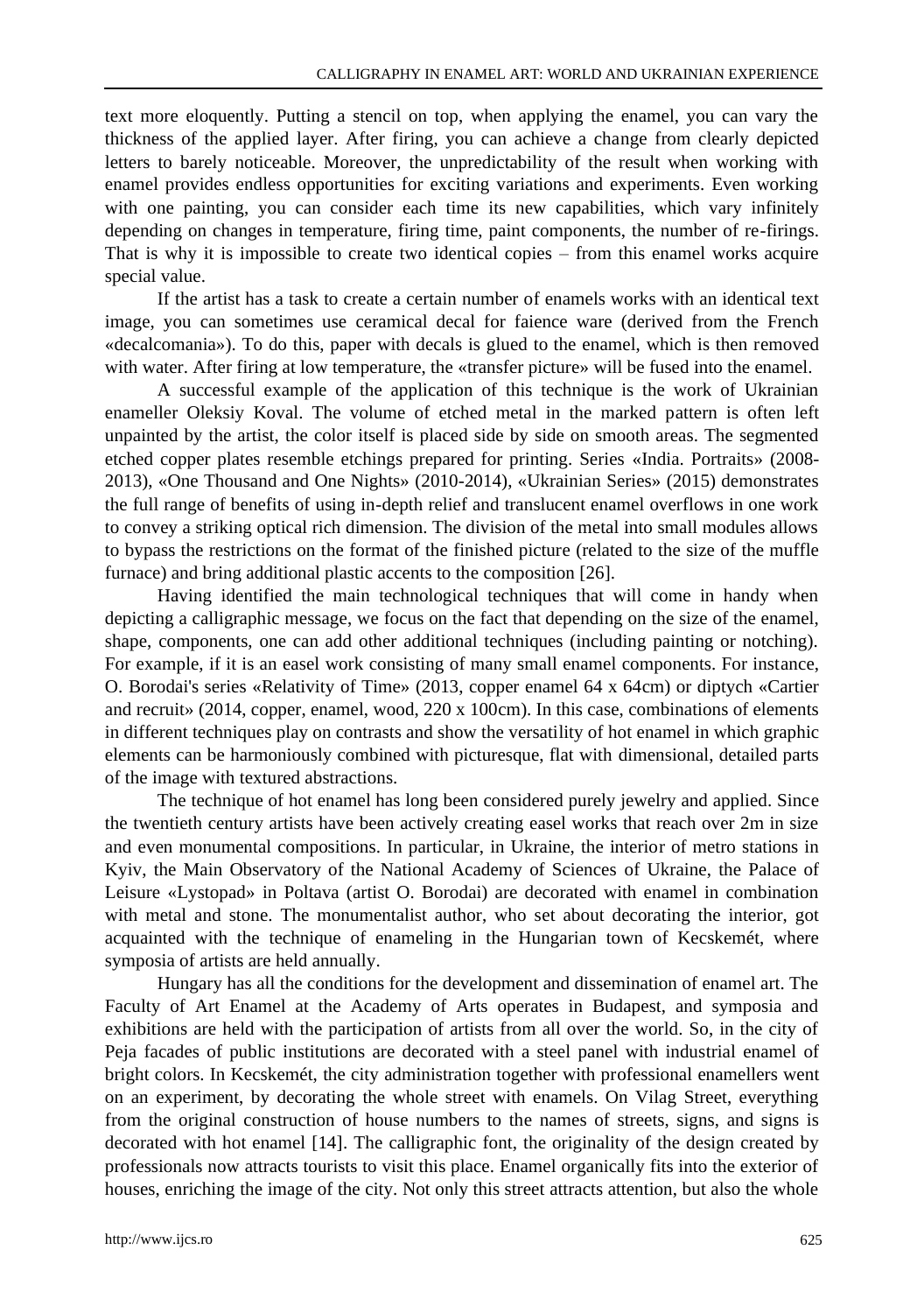city of Kecskemét, which is decorated with enamel in the signs, friezes, various compositions, where the metal is combined with wood and carving.

The problem of distinguishing the appearance of a store, gallery, restaurant or public institution by name and color can be solved by an original sign created in the technique of hot enamel. As the experience of Hungarian cities shows, such experiments with the text definitely attract the attention of consumers and impress with their skill. In the XXI century with the development of technology and mass production, the sign in a single copy created by himself stands out from the others. It is worth emphasizing the significant advantages of using enamel in the exterior, because enamel compared to other monumental techniques does not change color and looks three-dimensional, changing the image and feel of work depending on the angle of illumination.

In addition, the enamel does not require restoration, combines well with various materials, is not subject to sudden weather changes, temperature changes, does not grease and does not require special care. The problem of high cost is solved when copper is replaced by steel, and artistic enamel by industrial one.

#### **Conclusions**

To sum up the research, one could emphasize that at the present stage to the ancient technique of hot enamel refer artists of various professions: painters, graphic artists, calligraphers, designers, jewelers, sculptors as well as artists of decorative and applied art. After all, enamel makes it possible to combine in one work different approaches and aesthetic visions. Attractive for artists in the implementation of their ideas are the possibilities of enamel, including versatility, uniqueness, three-dimensionality, polychrome and durability. Having outlined the general attitude to calligraphy in different cultures, as well as analyzed some examples in a more detail, we can note that calligraphy in enameling is at a stage of development. Calligraphy does not disappear with the decay of sheets of paper, it regenerates, finds new areas of expression and application. Through the technical and technological techniques described in the study and the artists' own artistic experiments in the process of work there is an opportunity to expand the expressive possibilities of calligraphy in enamel, open new areas of application as well as promote further research.

### **References**

- [1] H. Zadniprianyi, *Kalihrafiia – prekrasna hilka na derevi shryftiv [Calligraphy is a beautiful branch on the font tree]*, **Art-prostir – Art space, 3**, 2018, pp. 13- 18, [https://doi.org/10.28925/2519-4135.4.2018.3.](https://doi.org/10.28925/2519-4135.4.2018.3)
- [2] Leonardo da Vinci, **Suzhdeniya o nauke i iskusstve [Judgments about science and art]**, Azbuka, St. Petersburg, 2015, p. 204.
- [3] V.O. Mihoc, *Aesthetics as Shared Interfaith Space between Christianity and Islam*, **Ecumenical Review, 71**(5), 2019, pp. 674-692, <https://doi.org/10.1111/erev.12472> .
- [4] A. Balbale, *The Decorated Word: Writing and Picturing in Islamic Calligraphy*, **Burlington Magazine, 161**(1399), 2019, pp. 860-863.
- [5] **\* \* \*,** [http://islamicart.gr/mobile/calligraphy\\_enamel.html.](http://islamicart.gr/mobile/calligraphy_enamel.html)
- [6] M. Fillinger, R. Hubner, *Relations between balance, prototypicality, and aesthetic appreciation for Japanese calligraphy*, **Empirical Studies of the Arts, 38**(2), 2018, pp. 172-190. <https://doi.org/10.1177/0276237418805656> .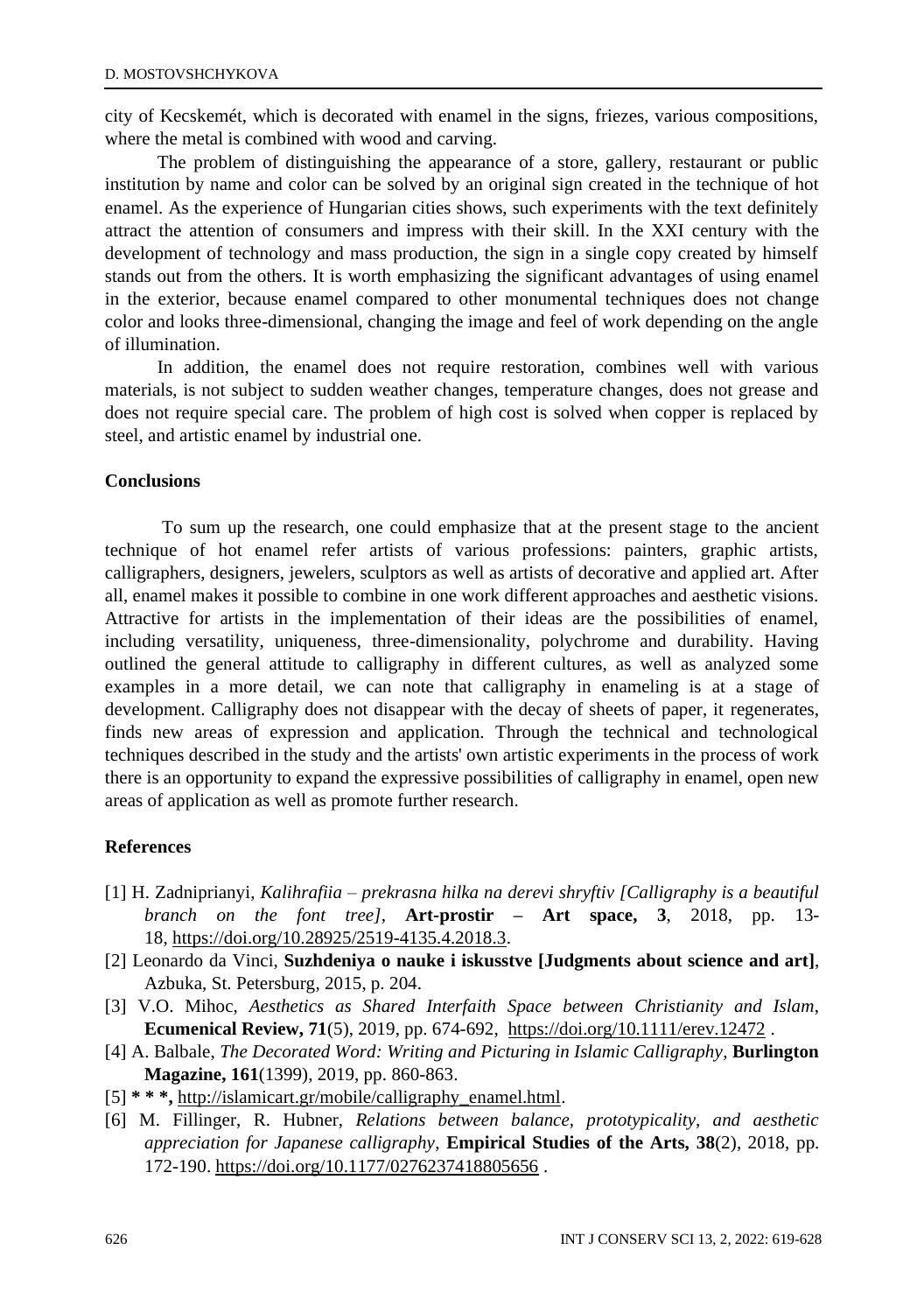- [7**]** X.B. Shi, *Being a Disciple of the Past: The Tradition and Creativity in Chinese Calligraphy Criticism*, **The Journal of Aesthetic Education, 54**, 2020, pp. 89-100. [https://doi.org/10.5406/jaesteduc.54.4.0089.](https://doi.org/10.5406/jaesteduc.54.4.0089)
- [8] Z.Y. Mo, *Chinese Calligraphy and Painting: Dao, Wuwei, and Wu*, **English Studies in Africa, 63**(2), 2020, pp. 96-99. DOI: [https://doi.org/10.1080/00138398.2020.1857117.](https://doi.org/10.1080/00138398.2020.1857117)
- [9] M. Chabaiovska, *Stanovlennia ukrainskoho rukopysnoho shryftu [Formation of ukrainian handwritten font]*, **Pedahohichnyi chasopys Volyni – Pedagogical magazine of Volyn, 2**(13), 2019, pp. 52-58. DOI: [https://doi.org/10.29038/2415-8143-2019-02-52-59.](https://doi.org/10.29038/2415-8143-2019-02-52-59)
- [10] S. McCloud, **Understanding comics: The invisible art**, Kitchen Press, Northampton, 1994, pp. 178-185.
- [11] S. Lee, **How to draw comics: from the legendary co-creator of Spider-Man, The Incredible Hulk, Fantastic Four, X-men and Iron Man**, Dynamite Entertainment, New York, 2010, p. 224.
- [12] T. Troian, *Formuvannia komiks-kultury: perevahy, funktsii, znachennia [The generstion of a comic-culture: advantages, functions, values]*, **Mizhnarodnyi naukovyi zhurnal «Internauka» – International Scientific Journal «Internauka», 7**(47), 2018, pp. 22-26. [http://nbuv.gov.ua/UJRN/mnj\\_2018\\_7%281%29\\_\\_6](http://www.irbis-nbuv.gov.ua/cgi-bin/irbis_nbuv/cgiirbis_64.exe?I21DBN=LINK&P21DBN=UJRN&Z21ID=&S21REF=10&S21CNR=20&S21STN=1&S21FMT=ASP_meta&C21COM=S&2_S21P03=FILA=&2_S21STR=mnj_2018_7%281%29__6).
- [13] Yu. Dovgan (Yu. Borodai), **Ukrainska emal [Ukrainian enamel]**, Ukrainskyi pysmennyk, Kyiv, 2013, p. 264.
- [14] Yu. Dovgan (Yu. Borodai), *Novi aspekty khudozhno-dekoratyvnoho ozdoblennia interieriv i eksterieriv [New aspects of artistic and decorative decoration of interiors and exteriors]*, **Suchasni problemy arkhitektury ta mistobuduvannia – Modern problems of architecture and urban planning, 14**, 2005, pp. 159-163.
- [15] R. Shmahalo, **Khudozhnii metal Ukrainy. ХХ-ХХІ st. [Artistic metal of Ukraine. XX-XXI centuries]**, Apriori, Lviv, 2015, p. 276.
- [16] E. Brepohl, **Kunsthandwerkliches Emaillieren**, VEB Fachbuchverlag, Leipzig, 1979, pp. 65-98. (Text in German).
- [17] I. Belli Barsali, **European Enamels**, The Hamlyn publishing group limited, London, 1969, 169p.
- [18] I. Sandu, M. Orlenko, M. Dyomin, O. Ivashko, Y. Ivashko, C.G. Lazareanu, K. Paprzyca, I.G. Sandu, P. Sztabinska-Kalowska, *Scientific Conservation of the Outstanding Theaters of the 19th Century and their Influence on the Creation of Modern Art-Space,*  **International Journal of Conservation Science, 12**(2), 2021, pp. 361-390.
- [19] S.F. Graziano, C. Rispoli, V. Guarino, G. Balassone, G. Di Maio, L. Pappalardo, P. Cappelletti, G. Damato, A. De Bonis, C. Di Benedetto, L. D'Orazio, V. Morra, *The Roman Villa of Positano (Campania Region, Southern Italy): Plasters, Tiles and Geoarchaeological Reconstruction,* **International Journal of Conservation Science, 11**(Special Issue 1), 2020, pp. 319-344.
- [20] D. Mostovshchykova, V. Mykhalevych, *Artist Olexander Borodai: An Innovator in the Field of Hot Enamel and Monumental Art*, **Journal of History Culture and Art Research, 9**(4), 2020, pp. 387-397. [http://dx.doi.org/10.7596/taksad.v9i4.2935.](http://dx.doi.org/10.7596/taksad.v9i4.2935)
- [21] Y. Odrobinsky, *Obrazno-zmistova kontseptsiia herbotvorennia sarmatskykh tsariv Bosporu [Figurative concept of creating meaningful emblems Sarmatian kings of the Bosporus]*, **Obrazotvorche mystetstvo – Fine Arts, 9**, 2012, pp. 110-114. [https://www.visnik.org/pdf/v2012-09-19-odrobinsky.pdf.](https://www.visnik.org/pdf/v2012-09-19-odrobinsky.pdf)
- [22] \* \* \*, [https://historylib.org/historybooks/Gunny--goty-i-sarmaty-mezhdu-Volgoy-](https://historylib.org/historybooks/Gunny--goty-i-sarmaty-mezhdu-Volgoy-Dunaem/7)[Dunaem/7](https://historylib.org/historybooks/Gunny--goty-i-sarmaty-mezhdu-Volgoy-Dunaem/7) .